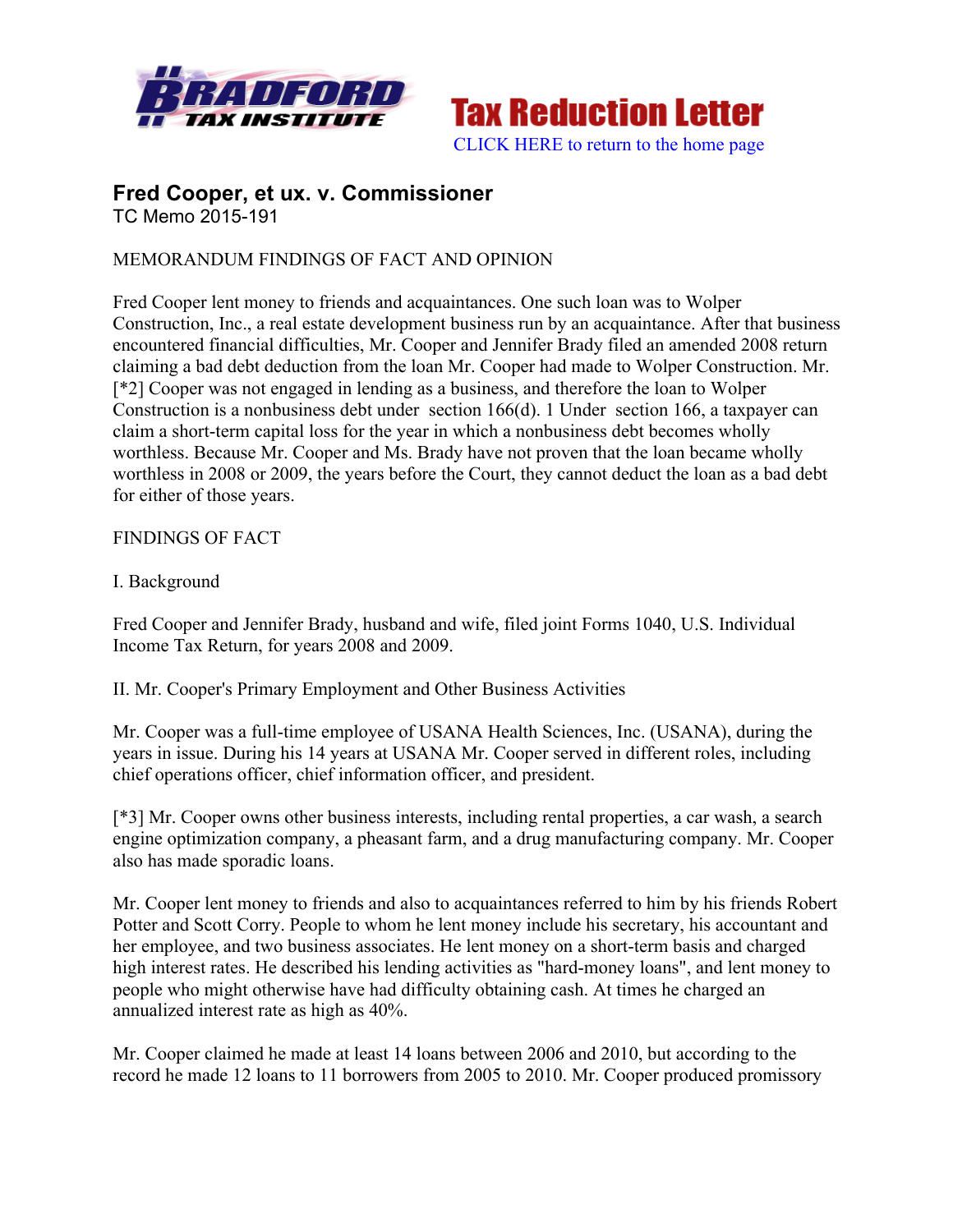notes for only five of those loans. Mr. Cooper knew five of the borrowers before making the loans, and the other six borrowers were introduced to him by his friends. [pg. 1368]

Mr. Cooper did almost none of the due diligence that would be customary in a lending business. He did not conduct credit checks or verify collateral through title searches, and he did not collect information through any loan applications before extending loans. He testified that he would "loan to individuals based on [\*4] their character and whether or not I believe that they have the ability and the willingness to repay. I really follow this motto. You can't make an immoral man moral with a contract or the vice vers[a] is also true."

Mr. Cooper claimed he devoted between 150 and 200 hours in 2006 to his lending activities and between 120 and 150 hours each year from 2007 forward, in addition to the time he spent in his primary job at USANA and in his other business activities, a claim that we do not find credible. His estimate would have him spending upwards of 50 hours per loan despite performing virtually no due diligence and evidence that he did not know what was paid or owed. 2

#### III. Wolper Construction Loan

Richard Wolper was the president of Wolper Construction, which performed infrastructure, sewer, water, road, and pipeline construction. Mr. Wolper also owned interests in various real estate development companies, for some of which Wolper Construction guaranteed loans. Mr. Cooper lent money to Mr. Wolper for the first time in 2005 following an introduction by their common friend, Robert Potter. The loan was \$500,000 for [\*5] six months and was timely repaid in 2006 with approximately \$89,000 in interest. Mr. Cooper did not report this interest income on his 2006 Form 1040.

In March 2006 Mr. Cooper made a second loan to Wolper Construction. The promissory note that Mr. Wolper and Mr. Cooper signed reflected a principal amount of \$750,000 and a maturity date of September 29, 2006, but the record remains unclear whether Mr. Cooper lent the full amount. 3 The promissory note included a collateral guaranty in the form of a deed of trust on real property owned by Wolper Construction; however, no lien was recorded, and Mr. Wolper testified that he did not believe any deed of trust was ever created.

In October 2006 Mr. Cooper extended the March 2006 loan for an additional six months. Mr. Cooper and Mr. Wolper signed a successor promissory [\*6] note 4 for \$925,000 which reflected an unpaid \$750,000 principal plus the interest due.

In April 2007 when the \$925,000 came due, Wolper Construction did not pay. Mr. Cooper testified that at the time he "wasn't too concerned yet that it wouldn't be paid." Wolper Construction filed a chapter 11 bankruptcy petition on June 23, 2008. The bankruptcy estate's schedules initially reported assets of \$62,480,203 and liabilities of \$34,571,185 in July 2008 and later reported assets of \$61,180,203 and liabilities of \$26,698,931 on its amended schedules filed in August 2008. Mr. Cooper never filed a proof of claim with the bankruptcy court against the bankruptcy estate.

Twice during the first months of 2009 Mr. Cooper reported the Wolper Construction note as an asset. On a loan application in February 2009 he valued the Wolper Construction note at \$1,400,000, and on an April 2009 personal financial statement he valued it at \$1,200,000. [\*7] IV. Conversion of the Bankruptcy Proceeding to Chapter 7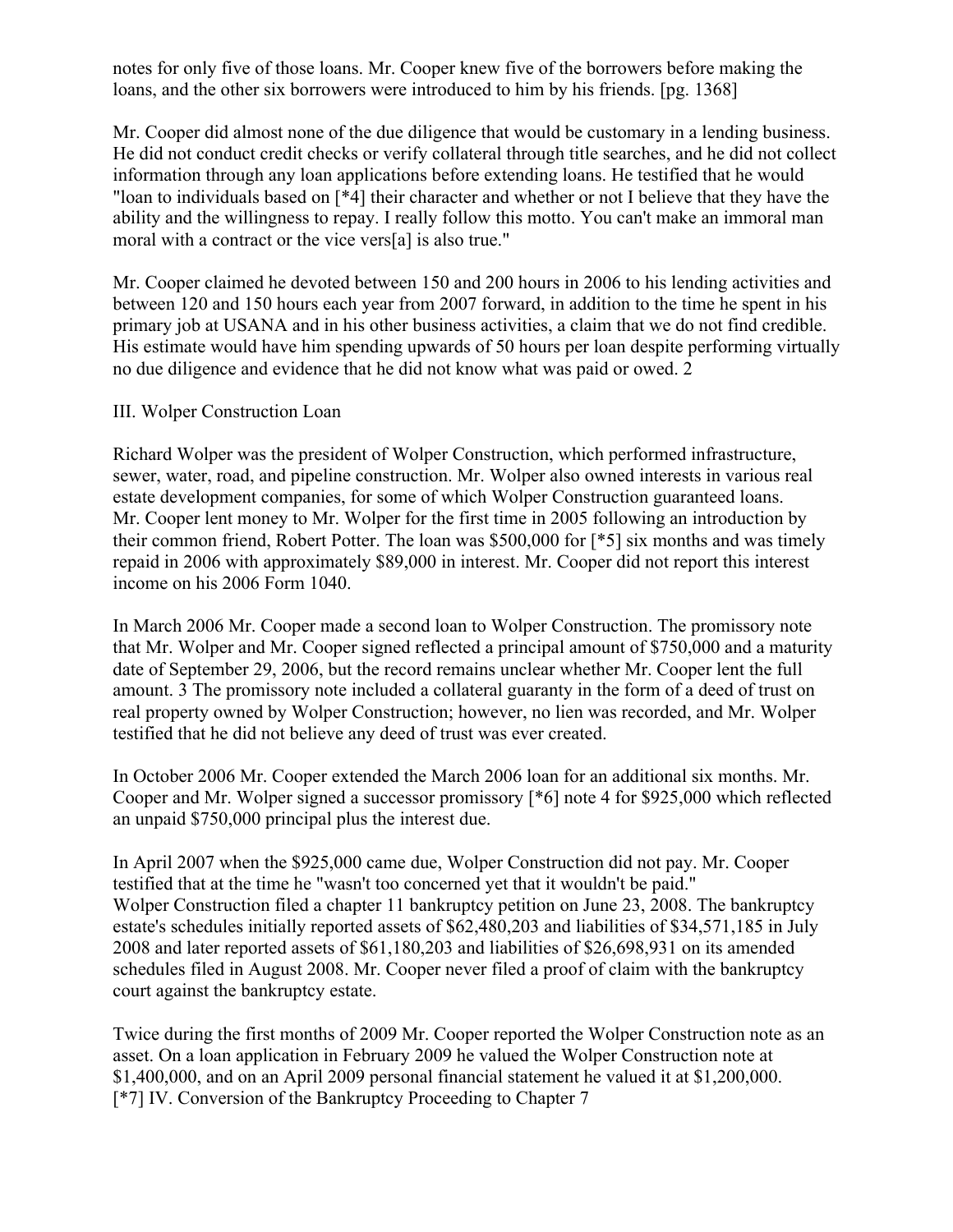On February 23, 2009, Affinity Bank filed a proof of claim against the bankruptcy estate for \$42,473,310. Affinity Bank asserted its claim on the basis of a guaranty that Wolper Construction had made on behalf of Fox Hollow Saratoga, LLC. [pg. 1369]

On May 5, 2009, Affinity Bank filed a motion to convert the bankruptcy proceeding into a chapter 7 case. In support of this motion, Affinity Bank claimed that a mechanic's lien that was an asset of the bankruptcy estate was overvalued, that the bankruptcy estate was currently operating with negative cashflows, and that the bankruptcy estate's liabilities should have included the Fox Hollow Saratoga guaranty. Around this same time the bankruptcy estate reported a positive net worth ranging from \$7,272,750 to \$37,182,331. The bankruptcy court granted this motion on September 21, 2009, and converted the proceedings to a chapter 7 case.

The true value of the mechanic's lien was determined in 2010 when the bankruptcy court authorized it to be sold. Sometime after April 27, 2010, the lien [\*8] was sold for \$116,000, a fraction of what it had been valued at on the previous bankruptcy schedules. 5 The bankruptcy proceedings were closed in August 2013.

## V. Recordkeeping and Return Filing

Mr. Cooper did not keep contemporaneous records for his loan activities, and the few records he did keep were incomplete. Some of the loans had promissory notes, and others did not. Mr. Cooper's accountant admitted to constructing the loan records after the fact. The accountant contacted borrowers to inquire about the loan terms, how many payments they had made, and what amounts they believed they still owed Mr. Cooper. The accountant also used bank statements to reconcile payments and deposits, but she did not receive these bank statements until sometime in late 2009 or 2010.

Mr. Cooper did not report the Wolper Construction loan on the 2008 return that he filed jointly with Ms. Brady on October 15, 2009. He claimed that he had been traveling when his accountant sent him the return to approve and that he had told her that it was missing a deduction for the Wolper Construction loan. He further claimed she had told him that they could amend the return to include this [\*9] bad debt at a later date. Mr. Cooper and Ms. Brady filed amended returns reporting the bad debt in April 2010.

Mr. Cooper's accountant claimed her accounting firm had mailed Wolper Construction a Form 1099-C, Cancellation of Debt, and had mailed the Internal Revenue Service (IRS) a Form 1096, Annual Summary and Transmittal of U.S. Information Returns, for a \$750,000 bad debt. The accountant did not provide proof of mailing, and the IRS has no record of receiving the Form 1096.

## VI. Audit and Tax Court Proceeding

The IRS audited Mr. Cooper and Ms. Brady's 2008 and 2009 tax returns and issued a notice of deficiency for tax years 2008 and 2009 on January 22, 2013. That notice made various adjustments to the original returns for those years. The IRS did not process the 2008 amended individual return Mr. Cooper and Ms. Brady filed in April 2010 and on which they claimed a business bad debt deduction for the Wolper Construction loan of \$750,000 and claimed a refund. Mr. Cooper and Ms. Brady resided in Utah when they timely petitioned the Court. Mr. Cooper and Ms. Brady alleged in their petition that the IRS erred in not allowing the bad debt deduction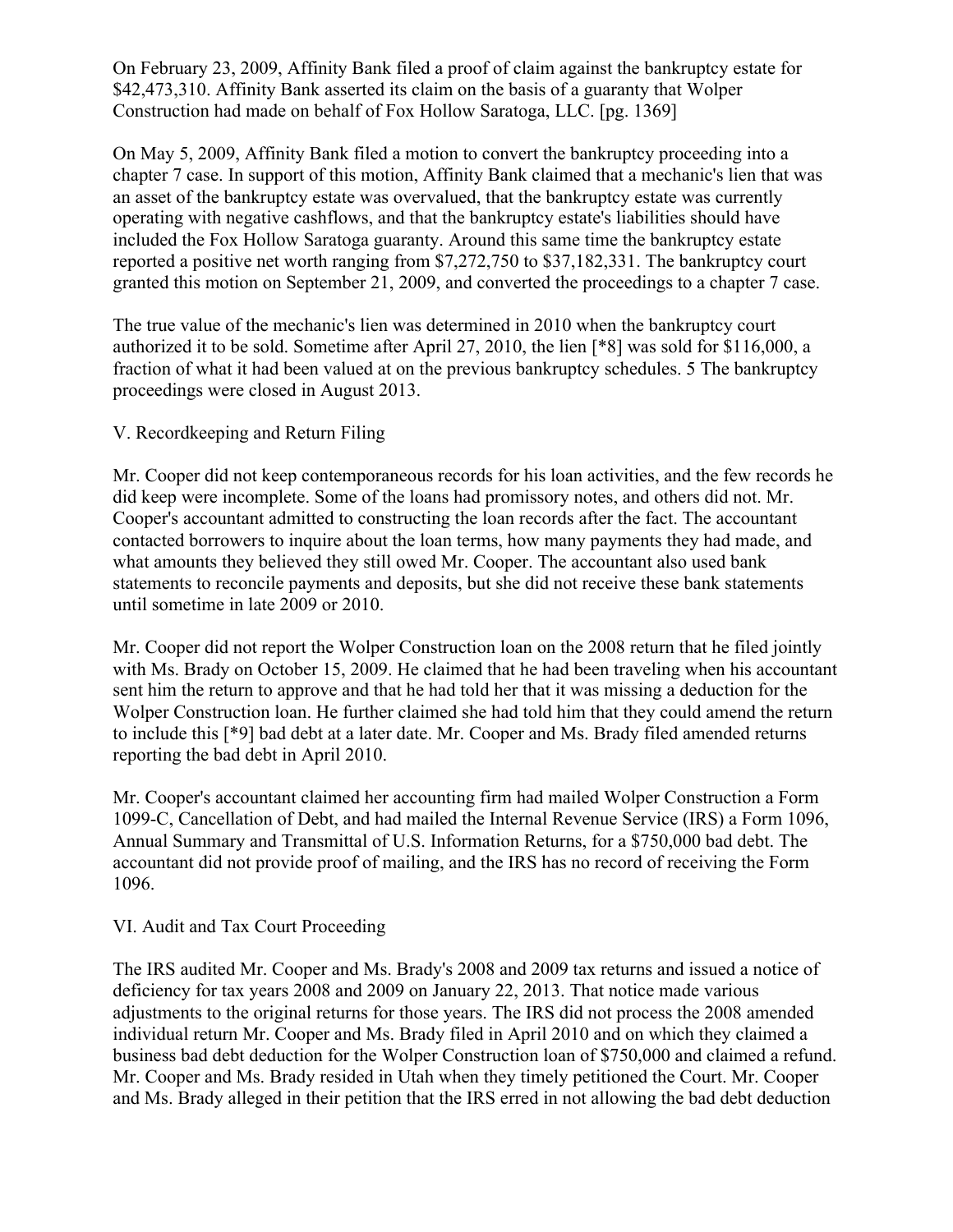of \$750,000 from the Wolper Construction loan for 2008. In his answer respondent asserted additional unreported income and a related penalty under section 6662. The parties reached an agreement on [\*10] this unreported income issue which is reflected in a stipulation of settled issues they filed with the Court.

Trial was held in Salt Lake City, Utah. Mr. Cooper and Ms. Brady did not dispute the issues raised in the notice of deficiency and argued only that the bad debt deduction of \$750,000 for 2008 should be allowed. They moved to amend their petition to conform the pleadings to the evidence presented at trial, arguing in the alternative that they should be allowed a bad debt deduction for tax year 2009. Respondent opposed the motion. [pg. 1370]

The parties agree that the only remaining issue we must decide is whether Mr. Cooper and Ms. Brady are entitled to the bad debt deduction of \$750,000.

### OPINION

### I. Burden of Proof

Taxpayers generally have the burden of proof. 6 In limited situations the burden may shift to the Commissioner under section 7491(a), but there is insufficient information in the record to conclude that the burden should shift under section 7491(a), and Mr. Cooper and Ms. Brady do not argue that the burden should shift. Accordingly, the burden remains on them. [\*11] Income tax deductions are a matter of legislative grace, and the taxpayer bears the burden of proving entitlement to any claimed deduction. 7 Further, the taxpayer is required to maintain sufficient records to "show whether or not such person is liable for tax". 8

#### II. Section 166 Bad Debt Deduction

 Section 166 allows taxpayers to deduct any debt that becomes worthless within the taxable year. 9 To be entitled to a deduction, the taxpayer must show a bona fide debt based on a debtorcreditor relationship. 10

Business debts and nonbusiness debts are treated differently under section 166. 11 Nonbusiness debts are defined as debts other than "(A) a debt created or acquired (as the case may be) in connection with a trade or business of the taxpayer; or (B) a debt the loss from the worthlessness of which is incurred in the [\*12] taxpayer's trade or business." 12 Taxpayers must treat nonbusiness bad debts as losses from the sale or exchange of a short-term capital asset and can deduct the debt only for the year in which the debt becomes wholly worthless. 13 However, business bad debts give rise to deductions that can be offset against ordinary income. 14 Whether a debt is a business or nonbusiness debt is a question of fact, 15 and taxpayers "must show that the bad debt loss is `proximately related' to the conduct of trade or business, or that the debt was created in the course of trade or business." 16

Mr. Cooper and Ms. Brady argue that Mr. Cooper was in the business of lending and that the Wolper Construction loan is therefore fully deductible as a business loan. Respondent disagrees and contends Mr. Cooper was not in the business of lending.

[\*13] A. Not in Business of Lending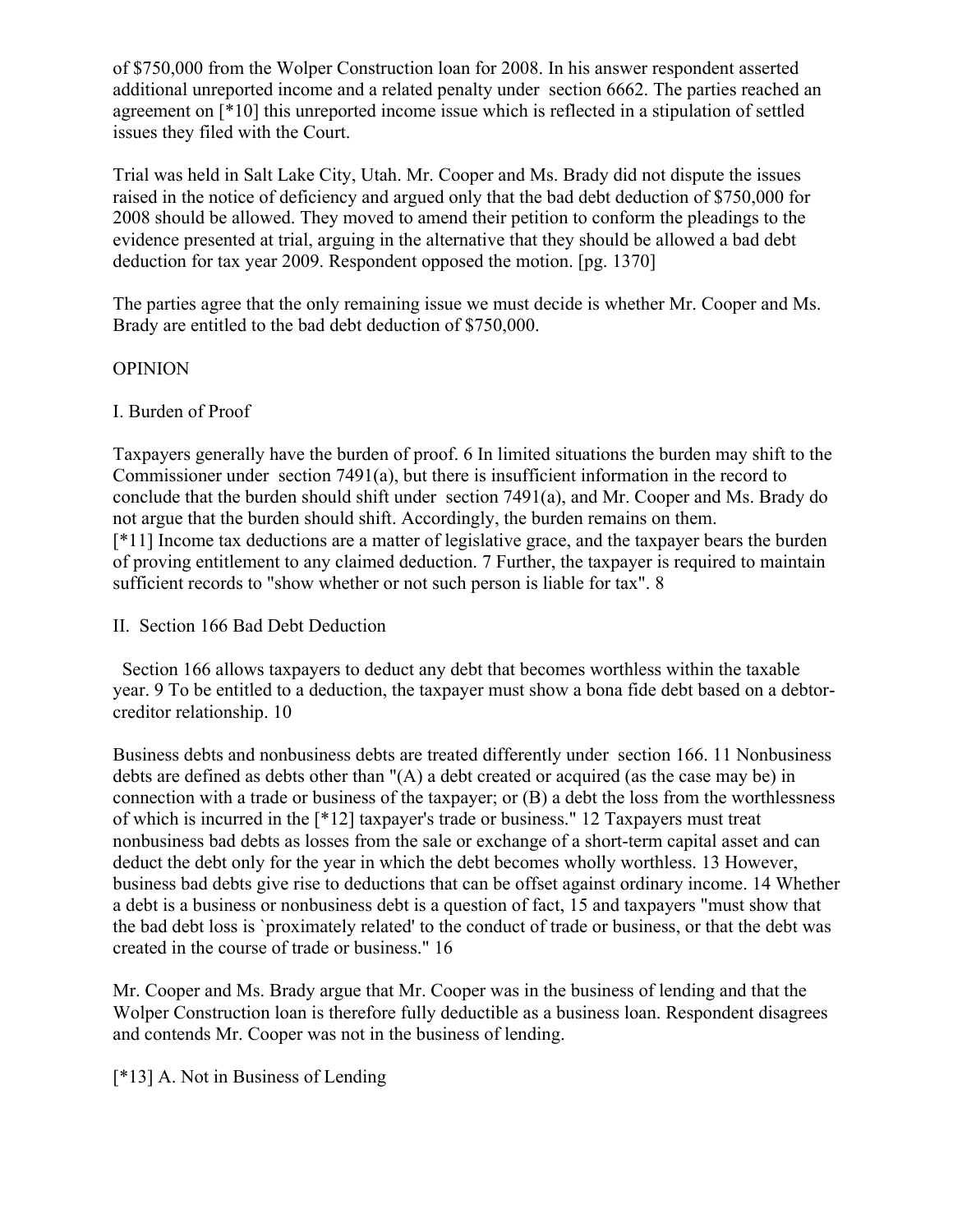We have held that the "right to deduct bad debts as business losses is applicable only to the exceptional situations in which the taxpayer's activities in making loans have been regarded as so extensive and continuous as to elevate that activity to the status of a separate business." 17 We look to various facts and circumstances to indicate whether a taxpayer is in the business of lending, such as:

(1) The total number of loans made; (2) the time period over which the loans were made; (3) the adequacy and nature of the taxpayer's records; (4) whether the loan activities were kept separate and apart from the taxpayer's other activities; (5) whether the taxpayer sought out the lending business; and (6) the amount of time and effort expended in the lending activity; and the relationship between the taxpayer and his debtors. \*\*\* [18]

Other indicators include whether the taxpayer used normal money-lending methods [pg. 1371] and practices, advertised, had a business office, had a business organization, had loan forms, and maintained business books. 19

[\*14] Each case is decided on its own particular facts and circumstances. In one bad debt case we determined that a taxpayer was not engaged in a separate lending business because he made only "eight or nine loans in the course of a 4-year period". 20 In contrast, different facts led us to conclude that a taxpayer who made 55 separate loans over a 10-year period was in the lending business, despite "inadequate and disorganized" records. 21 In the latter case we found that "lending money was clearly petitioner's primary business activity during the late 1970s and early 1980s. Petitioner devoted approximately 40 to 50 hours per week to his lending activities. Most of petitioner's working day was spent generating loans or collecting on loans already made." 22 An additional factor that led us to find that the taxpayer was in the business of lending was the "lack of any relationship between petitioner and those he lent money to". 23

Mr. Cooper's activities lead us to conclude that he was not in the business of lending money for five reasons.

[\*15] First, Mr. Cooper made only 12 loans over a six-year period from 2005 to 2010. Lending was not a significant activity for him in terms of the time devoted. He was working full time and traveling extensively in the various executive jobs he performed for USANA during these years. By his own exaggerated account, the most time he devoted to lending was in 2006, and he claimed to have spent less than four hours per week that year and less in the years following. Second, Mr. Cooper lent money to friends and acquaintances. He lent money to people he was acquainted with such as his secretary, his accountant and her employee, and two business associates. The other individuals or entities he lent money to were introduced to him by two of his friends.

Third, Mr. Cooper did not conduct his lending practices with typical business formalities. He did not perform credit checks or verify collateral value and ownership but rather based decisions on gut feeling and the comfort of friendship or the recommendations of friends. He did not execute promissory notes for 7 of the 12 loans he made. He never bothered to ensure that the trust deed mentioned in the Wolper Construction loan for \$750,000 was ever created or filed. And he did not keep track of his loans or their balances.

Fourth, Mr. Cooper did not publicly hold himself out as being in the lending business. He did not advertise his lending services or actively seek new clients. [\*16] He did not maintain a separate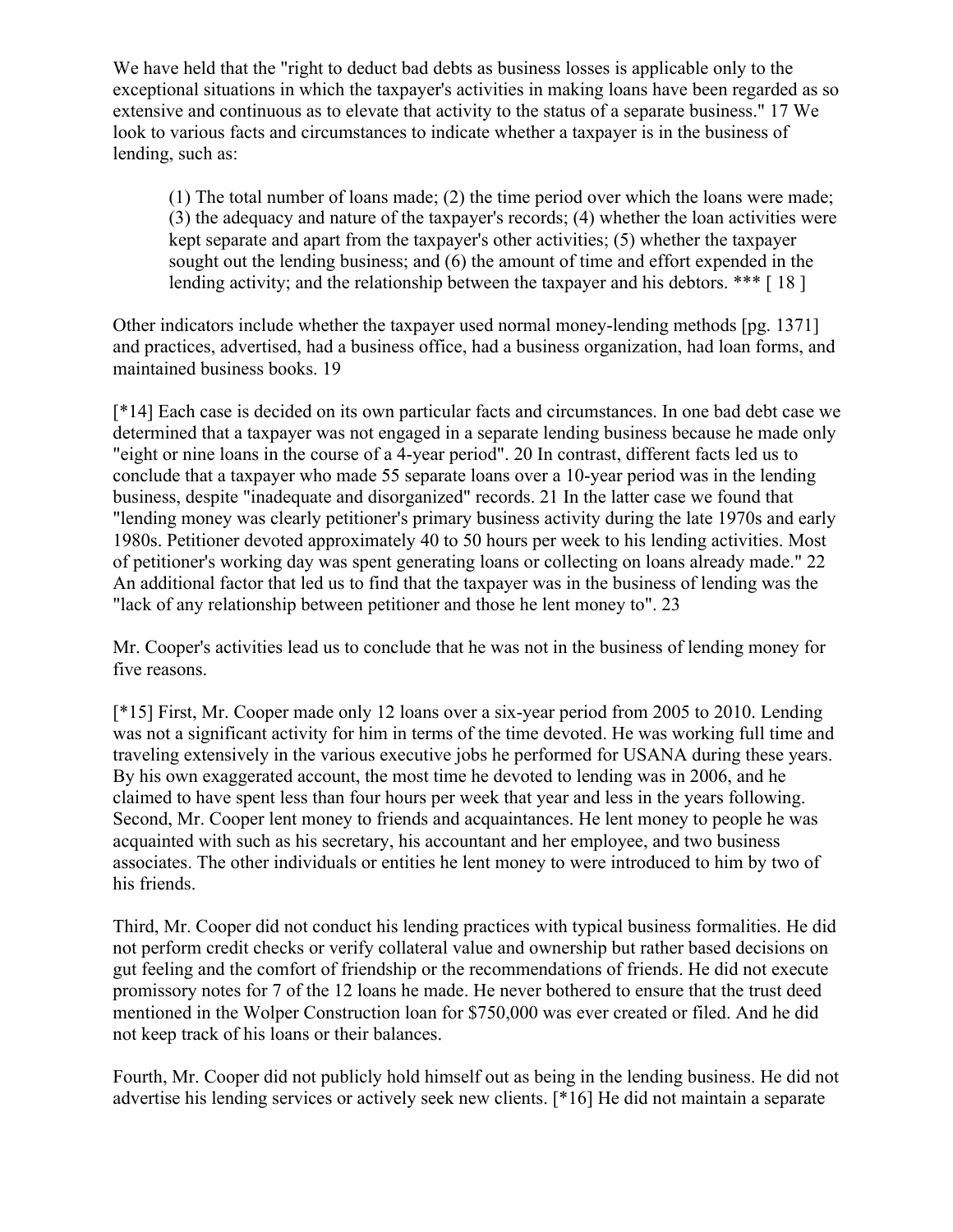office for his lending activity or maintain some other type of business presence such as a Web site.

Finally, Mr. Cooper did not keep adequate business records. The records produced at trial were not contemporaneous and were constructed after the fact. Many of the loan balances and payment records were compiled by the accountant after she asked the borrowers to help her determine what had been paid and what was still owed on the loans. The bank statement reconciliations performed by the accountant to prepare the loan activity records were done in late 2009 and in 2010, long after most of the loans were made. And Mr. Cooper did not timely report the loan activities on his returns for 2006, 2007, and 2008, waiting until April 2010 to file amended individual returns for these tax years.

On the basis of these facts and circumstances, we hold that Mr. Cooper was not in the business of lending, and accordingly the loans he made are nonbusiness debts under section 166(d)(2). [pg. 1372]

[\*17] B. Wolper Construction Loan Not Wholly Worthless in 2008 or 2009

In order to deduct a nonbusiness bad debt, Mr. Cooper must show that the loan became wholly worthless in the year for which he claimed the deduction. 24 It is he who bears the burden. 25 Section 166 allows only wholly worthless nonbusiness debts to be deducted, and in order for a debt to be wholly worthless its "last vestige of value" must be gone. 26 Taxpayers "must show sufficient objective facts from which worthlessness could be concluded; mere belief of worthlessness is not sufficient." 27 If the debtor files a bankruptcy petition, the bankruptcy can be an indication that at least part of an unsecured debt is worthless; however, "[i]n bankruptcy cases a debt may become worthless before settlement in some instances; and in others, only when a settlement in bankruptcy has been reached." 28

The Court's determination of worthlessness is a facts and circumstances test, and the taxpayer must show "identifiable events that form the basis of [\*18] reasonable grounds for abandoning any hope of recovery." 29 The taxpayer's determination that the debt became wholly worthless "must be made in the exercise of sound business judgment, based upon as complete information as is reasonably obtainable." 30 A taxpayer's subjective opinion of worthlessness, standing alone, is not enough. 31

Mr. Cooper did not establish that he had reasonable grounds to abandon any hope of recovery in 2008. In fact, his actions belie his assertion; he did not treat the loan as worthless in 2008 or in 2009. In February and April 2009 he listed the loan as an asset on a net worth statement. In October 2009 when he and Ms. Brady filed their 2008 tax return, they did not report the Wolper Construction loan as worthless. And while their accountant purportedly reported the loan as worthless to both Wolper Construction and the IRS, the record does not support that claim; there is no documentary evidence of when a Form 1099-C might have been sent to Wolper Construction, and the IRS has no record of receiving a Form [\*19] 1096 reporting the cancellation of indebtedness income for Wolper Construction. The first instance of Mr. Cooper's or those acting at his direction's treating the loan as worthless wasn't until 2010, when Mr. Cooper and Ms. Brady filed an amended return, retroactively treating the loan as worthless for 2008.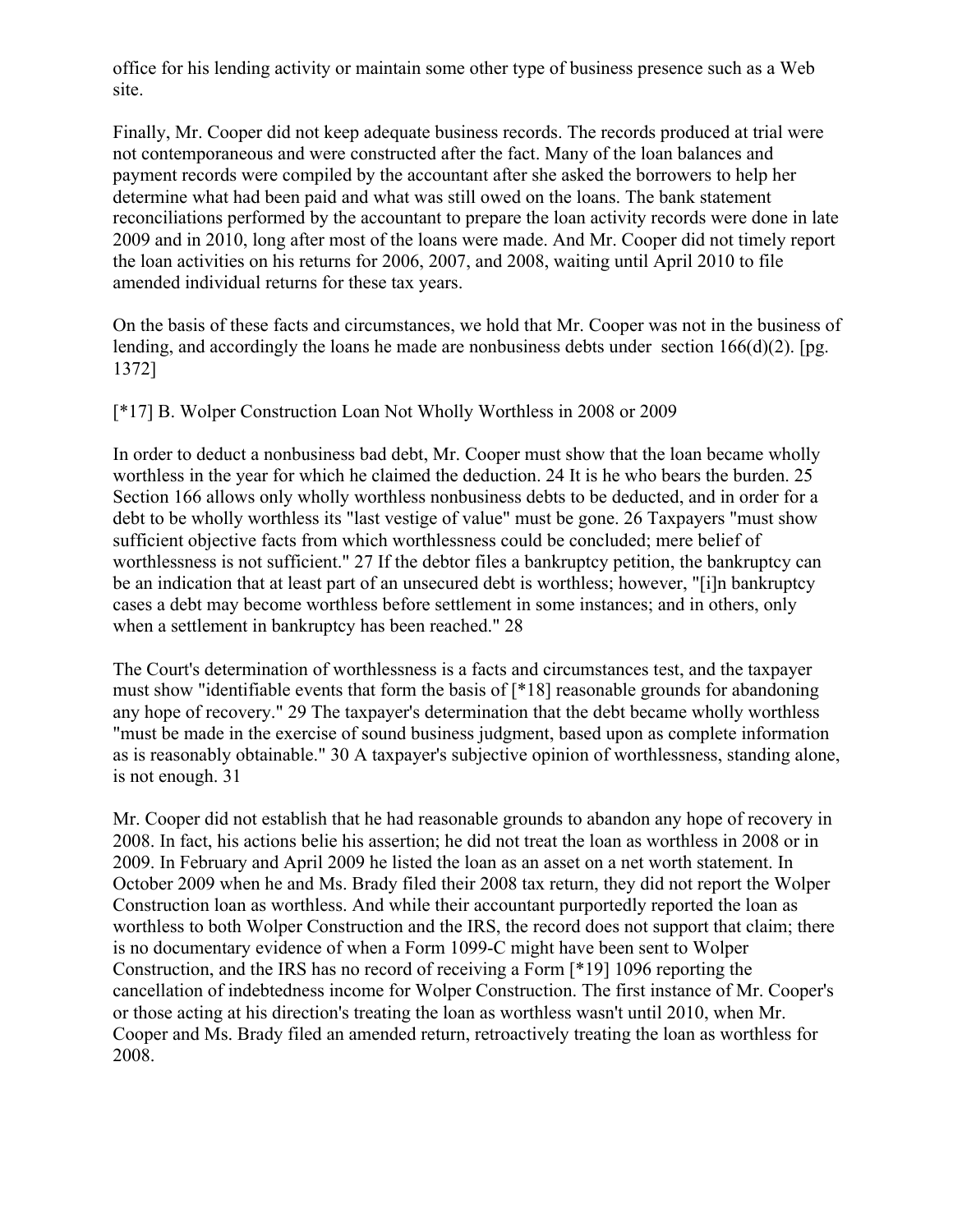Mr. Cooper failed to show that he abandoned hope of recovery in 2008; but moreover, the evidence does not establish that the debt was wholly worthless at that time. The key is that the debt must be wholly worthless. 32 Mr. Cooper and Ms. Brady point to Wolper Construction's filing bankruptcy in June 2008 as proof, but this did not establish with reasonable certainty that the Wolper Construction debt was wholly worthless. Wolper Construction filed for chapter 11 reorganization and reported positive net worth on its bankruptcy schedules as of 2008.

Similarly, Mr. Cooper and Ms. Brady have not established that the debt was wholly worthless in 2009. Mr. Cooper and Ms. Brady point to speculation in the bankruptcy proceeding of asset overvaluation, claims of additional liabilities, and the conversion to a chapter 7 case as proof that the debt became wholly worthless in 2009. These allegations do not establish the values of the assets and liabilities [\*20] of the bankruptcy estate as of 2009. Therefore, Mr. Cooper and Ms. Brady have not met their burden of showing that the debt became wholly worthless in 2009. As of the end of 2009 the value of the mechanic's lien was unknown. The [pg. 1373] mechanic's lien was the largest asset of the bankruptcy estate and had been reported on the original schedules with a value of approximately \$36,500,000. It was not until 2010 that the value of the lien was known, which is also when Mr. Cooper and Ms. Brady first treated the debt as worthless (when they filed their amended return for 2008). Therefore, we hold that Mr. Cooper and Ms. Brady cannot deduct the Wolper Construction bad debt for 2008 or 2009.

III. Posttrial Motion To Add 2009 to Petition Under Rule 41(b) Denied

After trial Mr. Cooper and Ms. Brady asked for leave to amend their petition under Rule 41(b). Specifically, they moved to amend their petition to add the alternative argument that the Wolper Construction loan became worthless in 2009 if the Court determined that it was not worthless in 2008. Respondent objected.

Rule 41(a) provides that after a responsive pleading is filed, the Court may grant leave to amend if the opposing party objects and that leave "shall be given freely when justice so requires." This reflects a liberal attitude that the parties should be given "the maximum opportunity for each claim to be decided on its [\*21] merits rather than on procedural niceties." 33 However, the Supreme Court has explained that leave to amend may not be warranted where there is "futility of amendment". 34 Rule 41(b)(1) provides:

When issues not raised by the pleadings are tried by express or implied consent of the parties, they shall be treated in all respects as if they had been raised in the pleadings. The Court, upon motion of any party at any time, may allow such amendment of the pleadings as may be necessary to cause them to conform to the evidence and to raise these issues, but failure to amend does not affect the result of the trial of these issues.

In determining whether leave to amend should be granted, we consider whether the taxpayers would prevail on the merits. 35 And we may deny a motion to amend petition if allowing the amendment would be futile. 36 In order to prevail on the merits, Mr. Cooper and Ms. Brady must prove that the debt became wholly worthless in 2008 or 2009, and they have not done so. Therefore, we hold that [\*22] allowing them to amend their petition to add that the debt became wholly worthless in 2009 would be futile. Accordingly, we deny their motion to amend.

## IV. Conclusion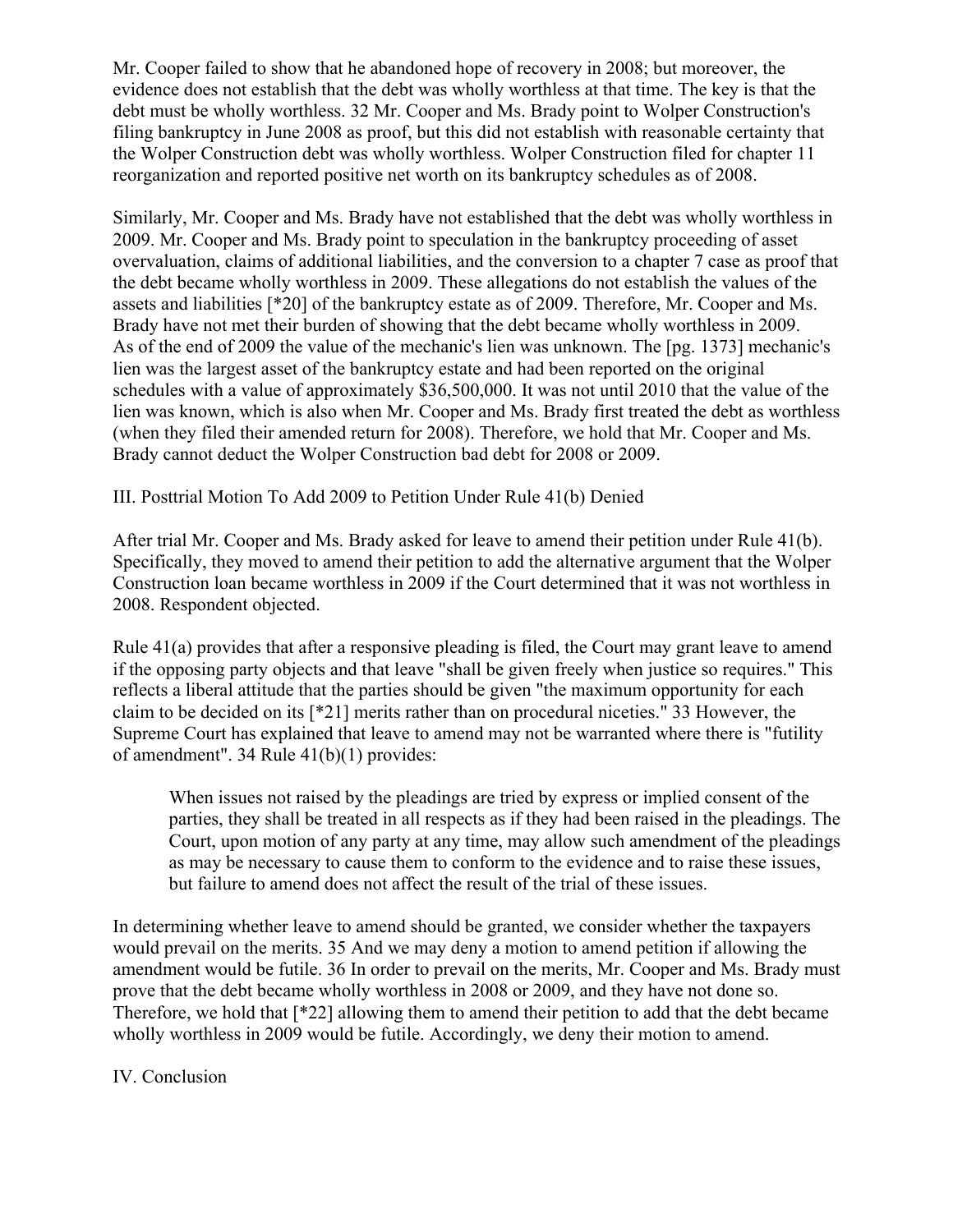Mr. Cooper and Ms. Brady seek a bad debt deduction for a loan Mr. Cooper made to Wolper Construction. Mr. Cooper was not engaged in lending as a business, and therefore the loan was a nonbusiness debt. For a taxpayer to deduct a nonbusiness bad debt, the loan must be wholly worthless. Mr. Cooper and Ms. Brady failed to prove that they had reasonable grounds to abandon any hope of recovery in 2008 or 2009, and the evidence does not establish that the loan became wholly worthless during either of those years. Accordingly, they cannot deduct the loan as a bad debt for 2008 or 2009.

To reflect the foregoing,

An appropriate order will be issued and decision will be entered under Rule 155.

1 Unless otherwise indicated, all section references are to the Internal Revenue Code in effect for the years in issue, and all Rule references are to the Tax Court Rules of Practice and Procedure.

2 On March 3, 2011, in response to questions from his accountant about a loan, Mr. Cooper emailed his accountant: "No-one knows the exact balance. You're the best guesser of it. Please give us your guess and we will have him document the balance and new schedule."

3 The parties agree that Mr. Cooper lent Wolper Construction \$550,000. The record is less clear on the remaining \$200,000. There were many inconsistencies as to whether Mr. Cooper or Mr. Potter provided the \$200,000. Mr. Potter signed a check for \$175,000 and a check for \$25,000 drawn on one of his bank accounts on different days. Both Mr. Cooper and Mr. Potter claimed that Mr. Potter gave Wolper Construction this \$200,000 on Mr. Cooper's behalf and Mr. Cooper reimbursed Mr. Potter; however, neither Mr. Cooper nor Mr. Potter has any documents to support this assertion. Further, Mr. Cooper initially emailed that the two checks totaling \$200,000 were for a loan made to someone else, not Wolper Construction. When asked, Mr. Cooper claimed he was confused and had made a mistake.

4 The original \$750,000 promissory note due September 29, 2006, indicated Fred Cooper was the lender, but the second promissory note for \$925,000 indicated Cooper Lending was the lender.

5 The mechanic's lien was reported as an asset of \$36,523,913 on the bankruptcy schedules from July 2008.

6 Rule 142(a).

7 INDOPCO, Inc. v. Commissioner, 503 U.S. 79, 84 [69 AFTR 2d 92-694] (1992); see also Rule 142(a).

8 Sec. 6001.

9 Sec. 166(a)(1).

10 Sec. 1.166-1(c), Income Tax Regs.

11 Cooper v. Commissioner, 143 T.C. 194, 216 (2014).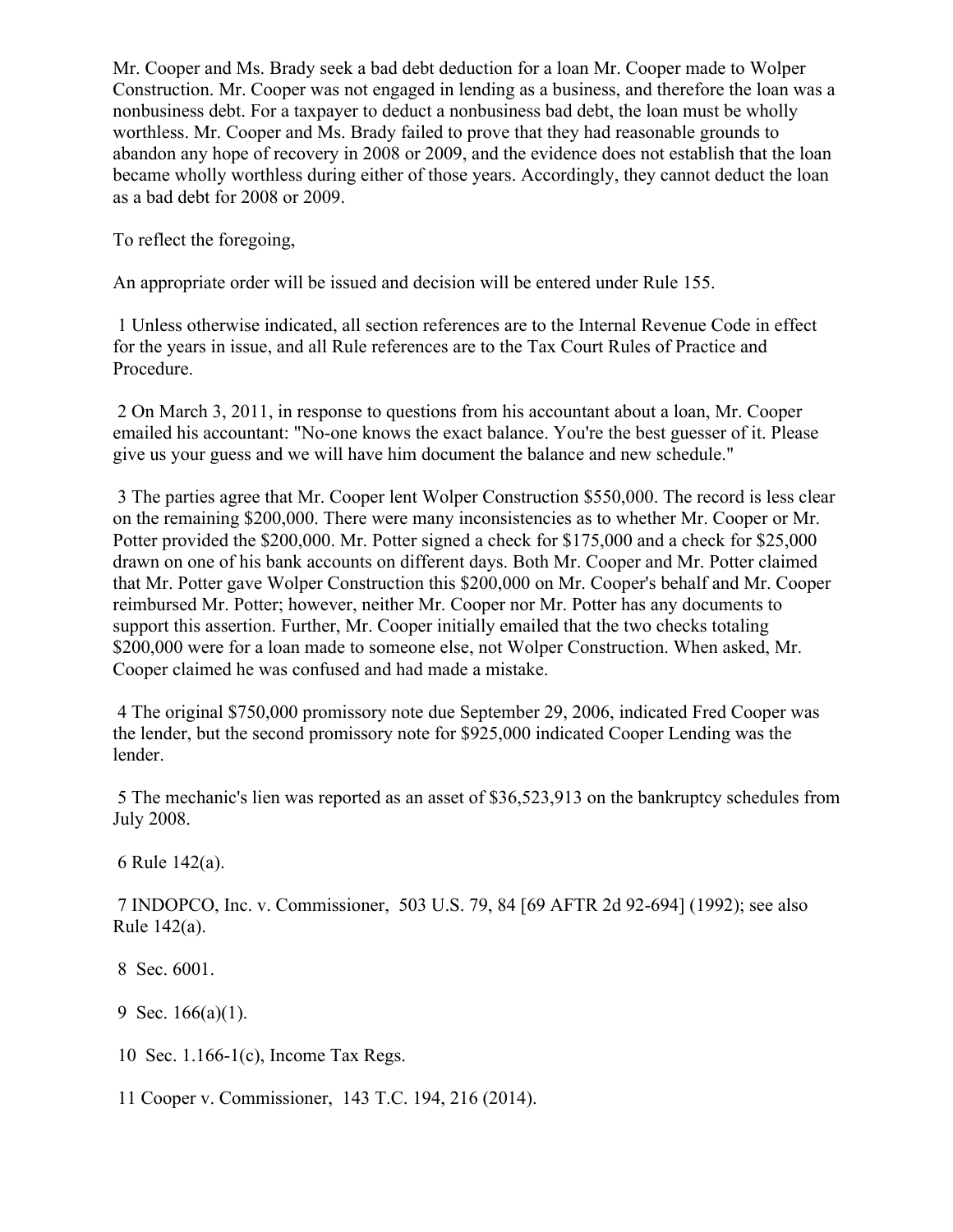12 Sec. 166(d)(2).

13 Secs. 166(d)(1)(B), 1211(b), 1212(b); sec. 1.166-5(a)(2), Income Tax Regs.

14 Sec. 166(a).

15 Rollins v. Commissioner, 276 F.2d 368 [5 AFTR 2d 1124] (4th Cir. 1960), aff'g 32 T.C. 604 (1959); sec. 1.166-5(b), Income Tax Regs.

16 Litwin v. United States, 983 F.2d 997, 999 [71 AFTR 2d 93-647] (10th Cir. 1993).

17 Imel v. Commissioner, 61 T.C. 318, 323 (1973); Sales v. Commissioner, 37 T.C. 576 (1961); Barish v. Commissioner, 31 T.C. 1280 (1959).

18 Scallen v. Commissioner, T.C. Memo. 2002-294, slip op. at 23-24; Serot v. Commissioner, T.C. Memo. 1994-532, aff'd without published opinion, 74 F.3d 1227 [76 AFTR 2d 95-8094] (3d Cir. 1995).

19 Zivnuska v. Commissioner, 33 T.C. 226, 238 (1959).

20 Imel v. Commissioner, 61 T.C. at 323.

21 Serot v. Commissioner, T.C. Memo. 1994-532 [1994 RIA TC Memo ¶94,532].

22 Serot v. Commissioner, T.C. Memo. 1994-532 [1994 RIA TC Memo ¶94,532].

23 Serot v. Commissioner, T.C. Memo. 1994-532 [1994 RIA TC Memo ¶94,532].

24 See sec. 1.166-5(a)(2), Income Tax Regs.

25 See Rule 142(a); Crown v. Commissioner, 77 T.C. 582, 598 (1981).

26 Bodzy v. Commissioner, 321 F.2d 331, 335 [12 AFTR 2d 5166] (5th Cir. 1963), aff'g in part, rev'g in part T.C. Memo. 1962-40 [¶62,040 PH Memo TC].

27 Fincher v. Commissioner, 105 T.C. 126, 138 (1995).

28 Sec. 1.166-2(c), Income Tax Regs.

29 Aston v. Commissioner, 109 T.C. 400, 415 (1997); see also Fincher v. Commissioner, 105 T.C. at 137-138; Dallmeyer v. Commissioner, 14 T.C. 1282, 1291-1292 (1950).

30 Andrew v. Commissioner, 54 T.C. 239, 248 (1970).

31 Fox v. Commissioner, 50 T.C. 813, 822 (1968) ("Mere belief that a debt is bad is insufficient to support a deduction for worthlessness".).